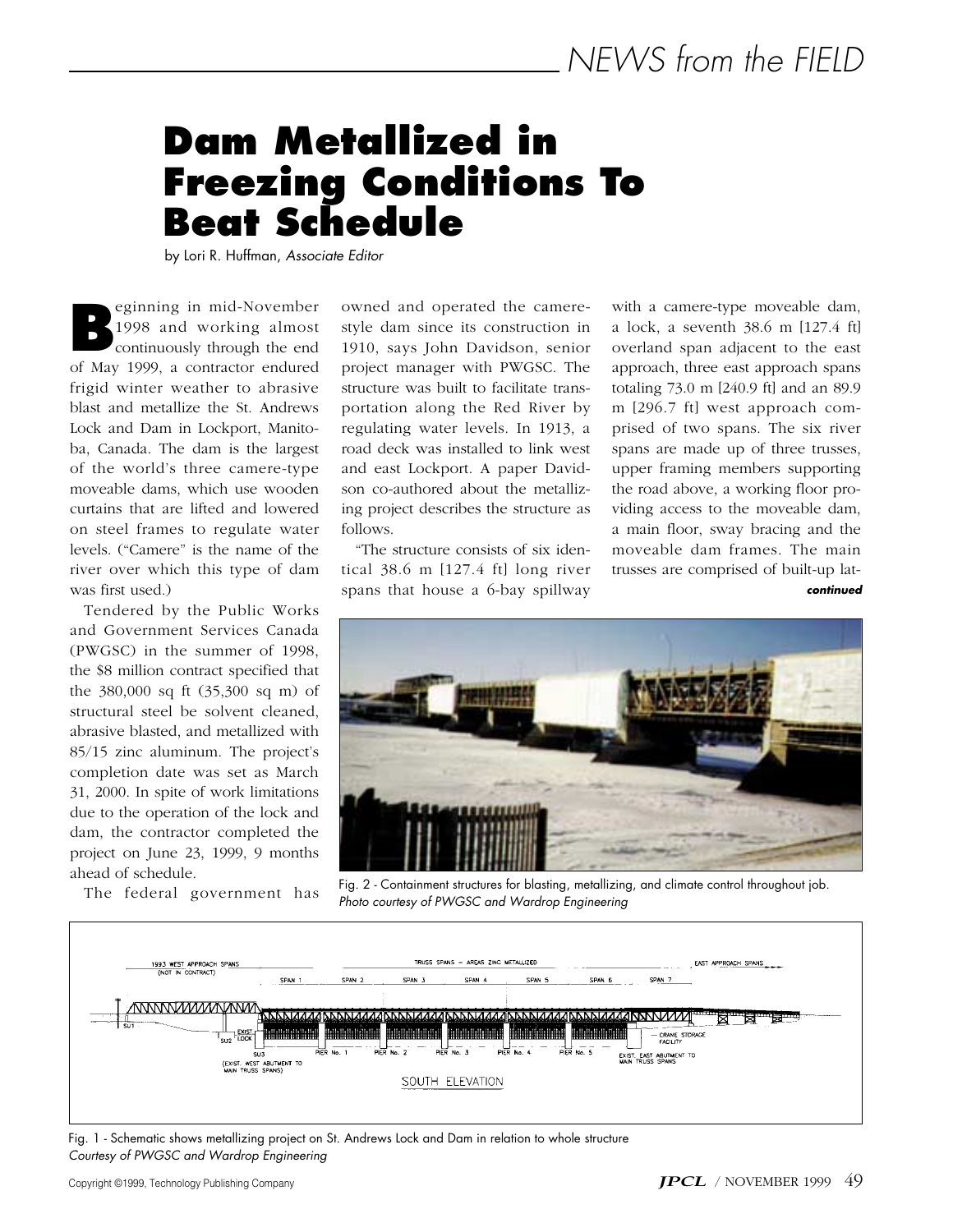tice box beams riveted together. Channels, I-beams, and latticed built-up sections were employed to make up the other components of the structure. Below the working floor are the moveable, tapered/ built-up, dam frame girders. These are supported by an elaborate system consisting of steel hangars, thrust wedges, and steel castings. The seventh span is made up of two main trusses identical to those supporting the road deck in Spans 1-6. It also includes a crane storage facility."1 Figure 1 is a schematic of the lock and dam.

A thorough maintenance painting of the dam had not occurred since the early 1970s. Most of the existing coatings on the structure were composed of lead-based alkyds. The condition of these coatings varied, depending on the location of the coated steel. Steel members directly under the road surface were in fairly good condition, while the truss and box beams closer to the water were failing, says Jamie Turcotte, project coordinator for the contractor.

# **Selecting the Coatings and Altering the Specification**

The recently completed work was a continuation of a \$25 million rehabilitation project done by PWGSC. In 1996, the owner hired Wardrop Engineering to select the coating system and administer the contract. Surface preparation and coating were to take place on the six river spans, the dam frames above the water line, and the single overland span adjacent to the east approach.

The engineering firm conducted a cost-benefit analysis of topcoated and untopcoated metallizing versus over 70 combinations of high-performance coating systems, including inorganic zinc/high-build epoxy/ polyurethane, coal tar epoxy, moisturecured urethanes, and calcium sulfonate. The aim of the analysis was to find the most cost-effective system for a 50-year service life. According to Robert van Ginkel, principal project manager for the engineering firm that consulted on the job, the cost-benefit analysis considered the location of the substrate to be coated and the constraints peculiar to the lock and dam. The analysis also considered materials and labor costs, application costs, containment requirements, overhead and inspection costs, and winter work costs, as detailed in Reference 1.

The study showed that although the initial cost of metallizing was higher than that of traditional coatings, the operation and maintenance costs for metallizing were lower than costs for liquid-applied coatings, says Davidson.

*continued*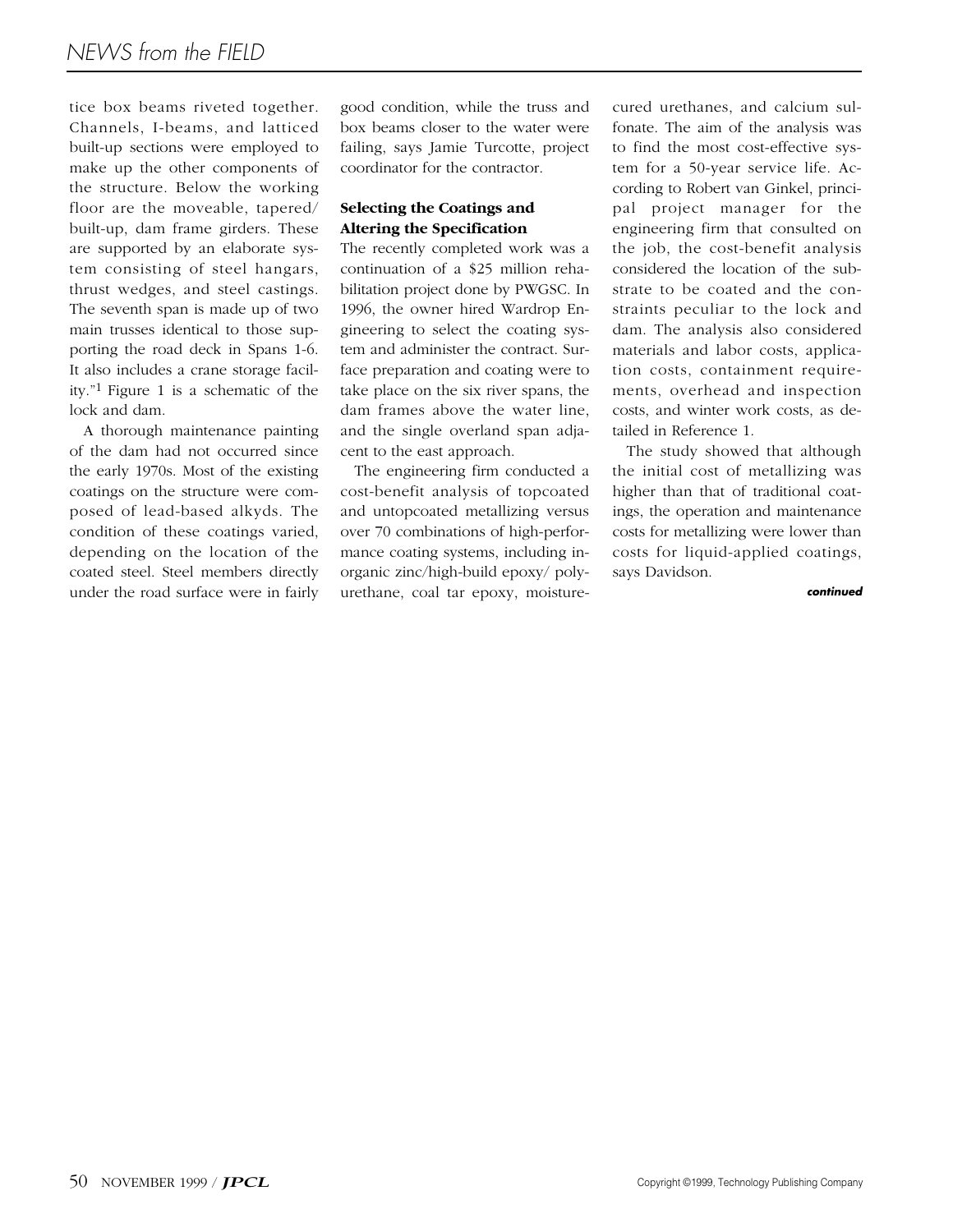For the purposes of coating selection and cost-benefit analysis, the engineering firm divided the structure into four corrosion zones. These zones were included in the specification document to identify areas that would be metallized or coated with a calcium sulfonate coating. A calcium sulfonate coating was originally specified on part of the structure because PWGSC believed that metallizing the entire structure would be cost prohibitive, says Davidson.

Making up Zone 1 was the submerged portion of the retractable dam frames, which was deemed too badly corroded to be rehabilitated and was instead slated for replacement. Zone 2 included the above water portion of the dam frames, three bridge trusses 5.9 ft (1.8 m) above the bottom chord, and the main and working floors of the structure. This area, exposed to water spray from the dam, was subject to corrosion and was to be metallized. Zone 3 (the remainder of the 6 trusses) and Zone 4 (the floor beams and stringers under the road deck) were to be coated with a calcium sulfonate system.

Once the project was awarded to a prequalified contractor, PWGSC issued a change order to specify metallizing for Zones 3 and 4. Davidson explains that the contractor was asked to submit two bids for the work, one for metallizing some areas and coating others with calcium sulfonate, and the other for metallizing all areas. A lower than expected metallizing bid coupled with the long-term operations and maintenance savings offered by metallizing led PWGSC to metallize all areas.

#### **Job Holds Many Challenges**

Working around the operation requirements of the dam was one of the chief challenges for the contractor. With the prospect of interrupted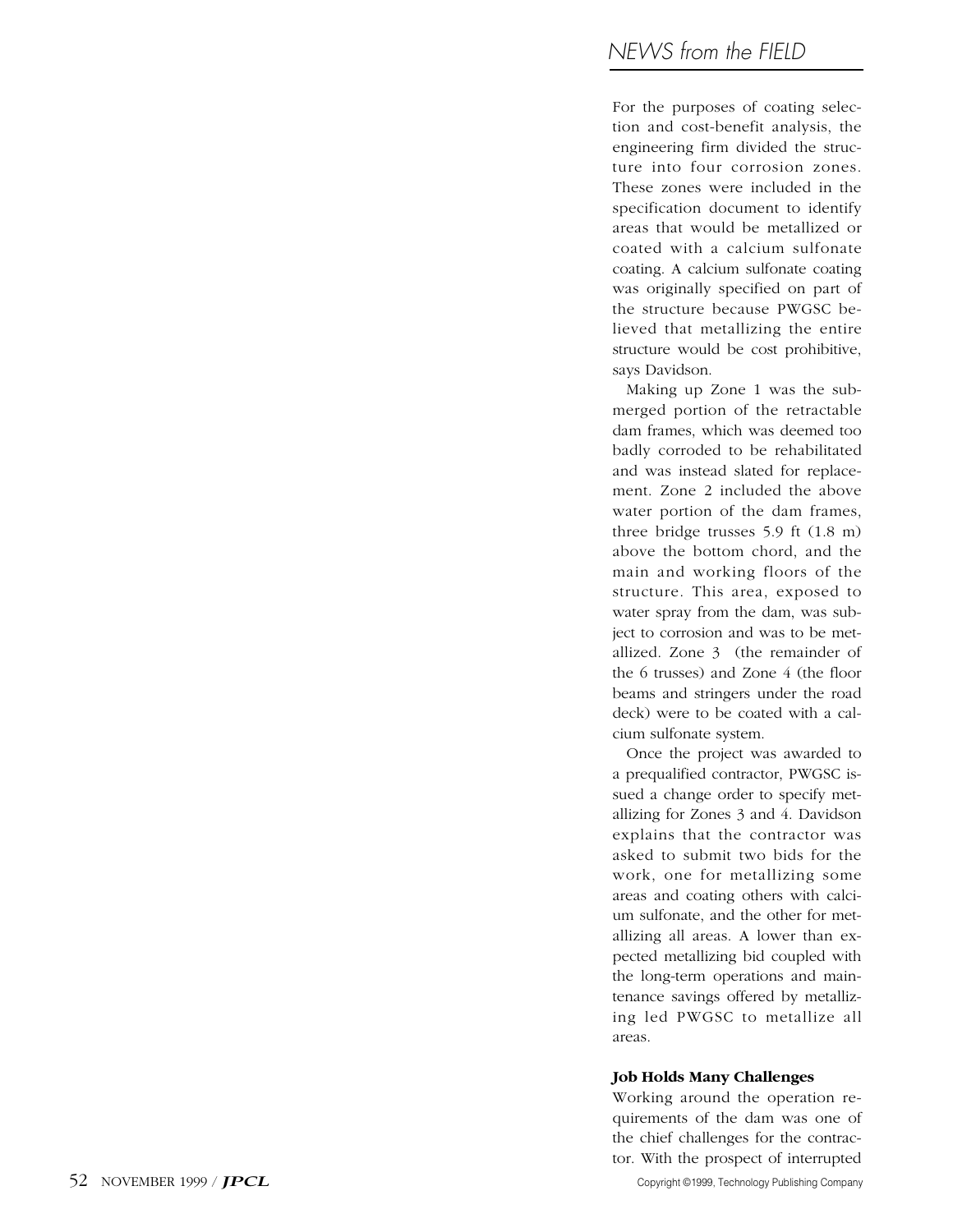work and nearly complete demobilization demands, the contractor decided instead to work through the winter months when the dam was out of service. Because operations would face interruption again in the middle of May when the dam resumed operations and because of the expense involved in heating containments for two winters, the contractor launched an aggressive work schedule to complete the whole project in one winter and spring, says Turcotte.

Riveted, built-up box beams and lattice work would make access with abrasive blasting and metallizing equipment difficult, he adds. The project's location in an environmentally sensitive area and the presence of lead-based paint on the structure added another challenge to the job—total containment of the operation. The structure is situated over a nautical waterway popular for sport

fishing and tourism. Previous work done to the lock and dam over the last 10 years had already generated environmental lawsuits, so the present contract was clear on the need to contain all particulate from the blasting operation, notes Turcotte.

# **Project Demands Influence Equipment Selection**

The project would require application equipment to be run almost continuously, yield high production rates, and be handled easily. The contractor evaluated metallizing equipment from six manufacturers.

After narrowing its choice to two candidates, the contractor invited both manufacturers to demonstrate their equipment. The contractor based its decision on the deposition rates determined at the demonstration, the ability of the equipment to spray 3 ⁄16-inch (4.8 mm) 85/15 zinc aluminum wire, the size and weight of the equipment, and the weight of the gun and leads. Ultimately, the contractor purchased 7 units for the project, says Turcotte.

# **Double-Walled Containment Keeps Particulate in, Weather Out**

A double-walled containment designed for the project served two purposes: protecting the environment and providing a work area sheltered from ambient conditions almost always below freezing, says Turcotte. The containment measured 140 ft (42 m) long by 50 ft (15 m) wide, by 30 ft (9 m) high, allowing an entire span to be enclosed. The exterior was composed of a proprietary enclosure system constructed of extruded aluminum with "C" channels. Insulated tarps with welt hems were anchored through the channels. Separated from the exterior by a two-foot cavity, the interior *continued*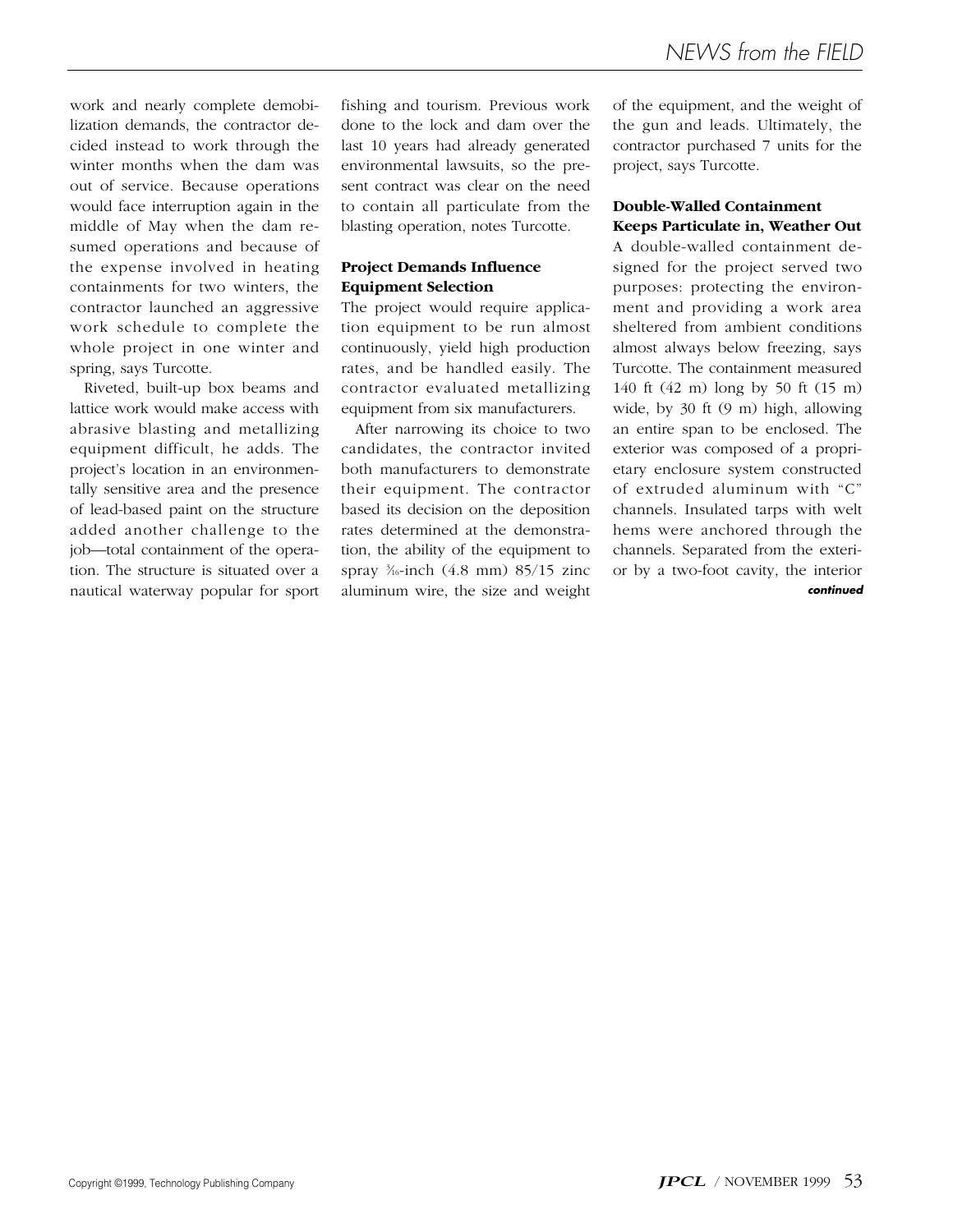wall was made of plastic shrink wrap and attached to steel scaffolding with plywood flooring.

The contractor used three containments during the operation: one for abrasive blasting; another for metallizing; and a third for the next area to be worked on. To allow workers a fast transition from one area to the next, the third containment was set up while the other two were in use, says Turcotte (Fig. 2).

Inside the containment, the contractor maintained air movement with three dust collectors (with 60,000 cfm [1,800 cmm], 45,000 cfm [1,350 cmm], and 30,000 cfm [900 cmm] output). Spent abrasive was removed by a vacuum truck and automatic offloader, says Turcotte.

Within the metallizing enclosure, gas heaters maintained temperatures above freezing on milder days and just below freezing on days when the ambient temperature was -22 F (-30 C). Gas heaters were also used in the abrasive blasting containment to maintain conditions and an environment comfortable for the blasters, he says.

## **Blasting and Metallizing the Steel**

The contractor's crews operated two, ten-hour shifts seven days a week to complete the abrasive blasting and metallizing, says Turcotte. Twelve workers on the night shift handled the preliminary abrasive blasting. Because of the difficulty of achieving bright lighting at night, another four to six workers performed the touchup blasting during the day, he says. Seven metallizers also worked during the day.

The specification required solvent washing (SSPC-SP 1) to remove chloride and oil contamination from the steel, then blasting to an SSPC-SP 10 (Near-White Metal) finish with a two- to three-mil (50- to 75-micrometer) profile. Areas of pack rust in joints were to be abrasive blasted to a depth equal to or greater than the width of the joint, metallized, then sealed with an elastomeric caulk, says Turcotte. In the humid areas above the dam gates, steel connections were to be metallized, then stripe coated with a urethane mastic.

The contractor used coal slag for blasting. Spent abrasive, paint debris, and dust from the dust collectors were tested for hazardous content at an independent laboratory. According to Turcotte, hazardous waste was transported to a licensed waste disposal site. Waste classified as non-hazardous was disposed of in a certified landfill licensed for solid industrial non-hazardous waste.

*continued*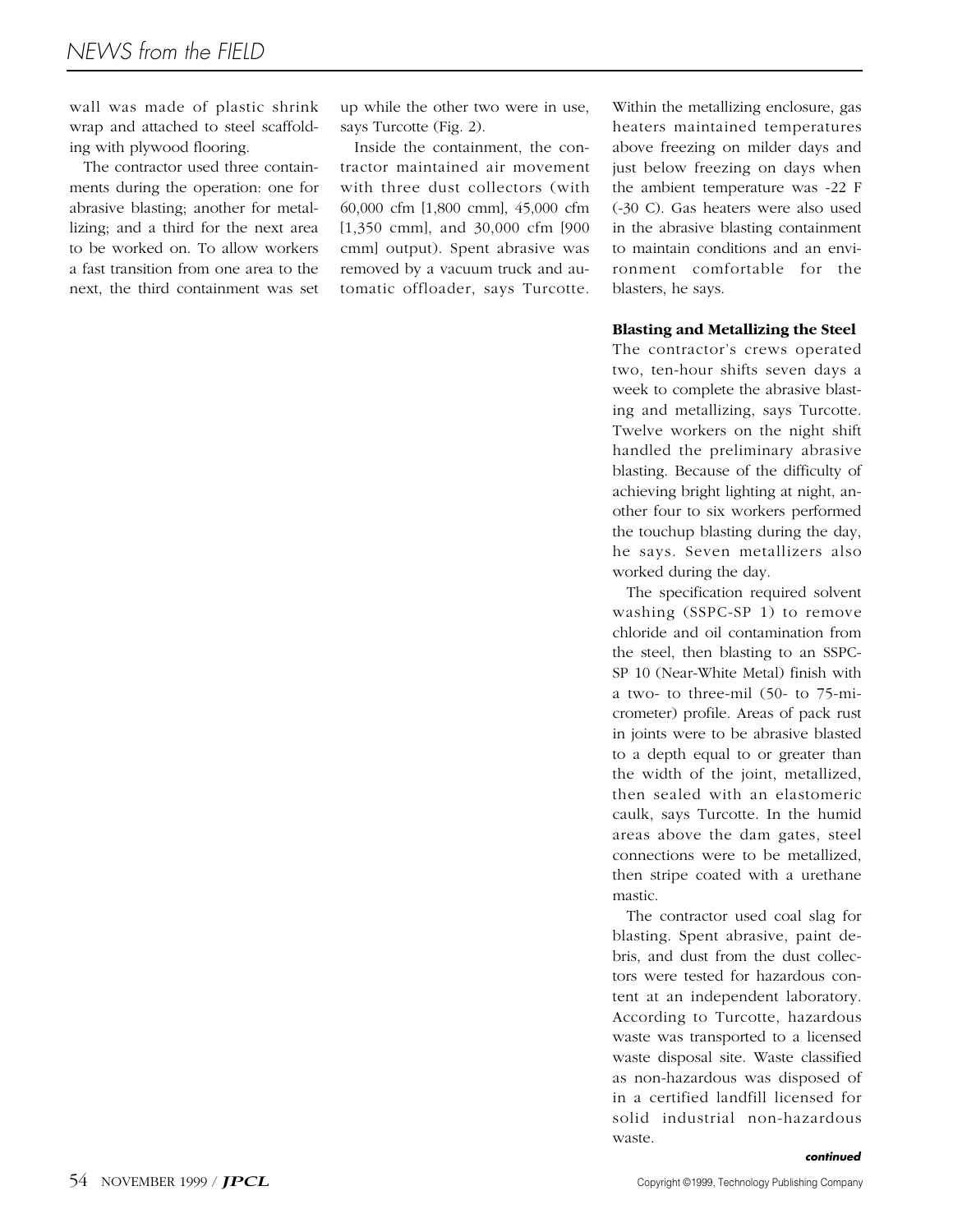Following approval of the surface preparation by all inspectors, the contractor applied the 85/15 zinc aluminum metallizing by arc spray equipment. The specification called for a minimum 10-mil (250-micrometer) thick coating; the dry film thickness of the metallizing averaged 12- 13 mils (300-325 micrometers), owing to the actual surface profile of the steel, which measured 3 to 4 mils (75 to 100 micrometers), says Turcotte.

The greater profile was attributed to the contractor's use of blast pressures of 110 to 120 psi (758 to 827 kPa) to remove tightly adherent pack rust from the steel. 1 Because metallizing relies on its mechanical bond for adhesion, says van Ginkel, the deeper profile was beneficial. Also, the profile required the deposition of a thicker coat of metallizing, thus increasing the amount of zinc available for cathodic protection.

The specification required a minimum adhesion value of 700 psi (48 MPa) for the metallizing when application took place with steel in air temperatures of less than 39.2 F (4 C). Measured adhesion values ranged from 700 to 1,100 psi (48 to 76 MPa).1 Adhesion was checked on an hourly/daily basis using pull-off adhesion testers. Thickness measurements were taken using coating thickness and tooke gauges.

# **Considerations for Safety, Health, and the Environment**

The contractor followed an extensive worker protection program, producing a job-specific safety manual for the work and keeping a safety manager on staff. In addition to its regular training, the contractor held three, one-day worker training sessions on lead, general health and safety, confined spaces, and traffic control, says Turcotte. It also conducted a pre-job safety hazard analysis and formed an on-site safety committee, he says.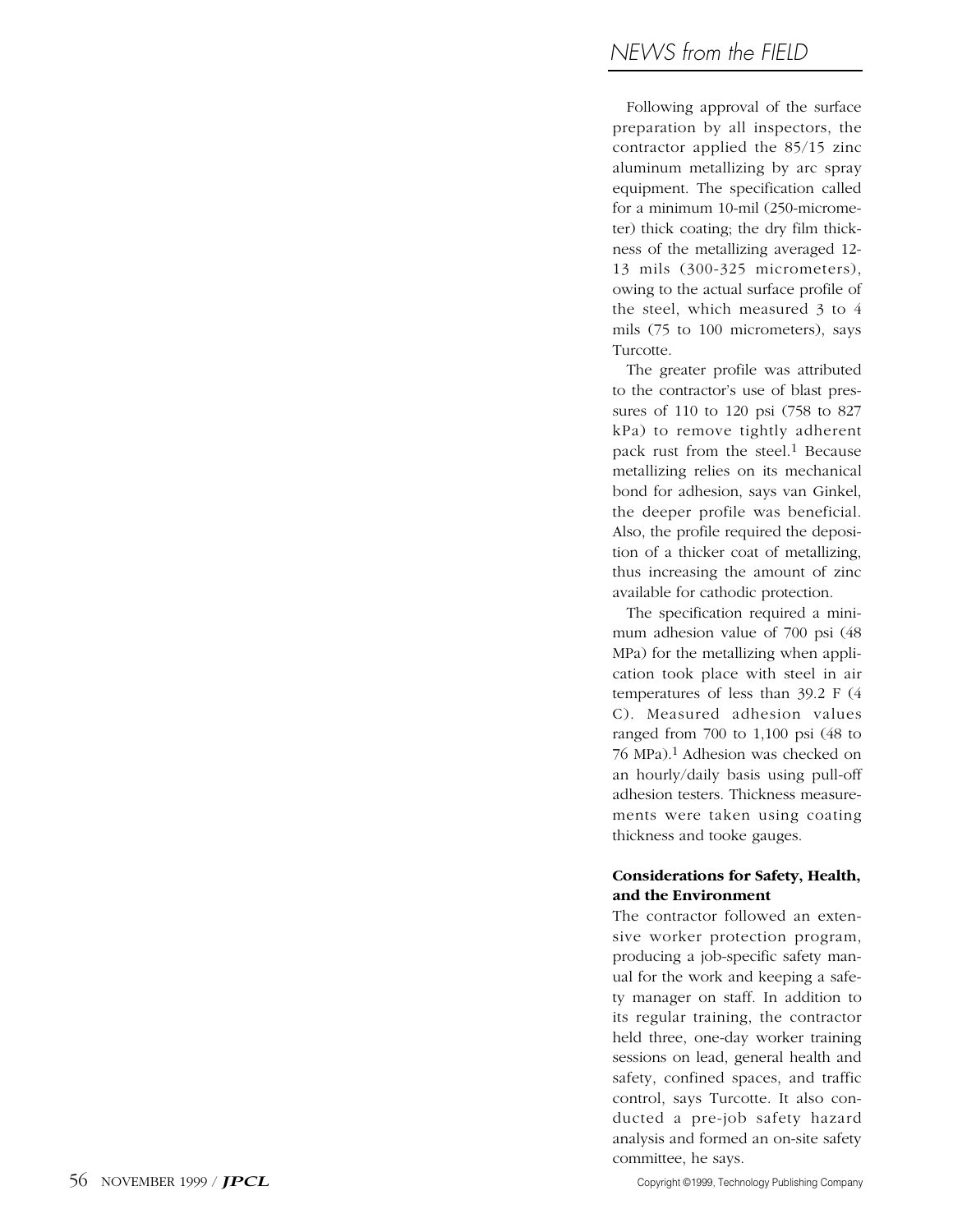The contractor provided workers with decontamination and shower facilities, protective clothing, and respiratory protection. Supplied air respirators were used during blasting and blow down, positive-flow filtered air respirators were used in transit to the work area within the containment, and HEPA-filtered half mask respirators were used at all other times. The contractor also implemented a medical surveillance program, which included on-site audiometric testing and blood lead level testing, says Turcotte.

In addition to the use of the double-walled containment, a program of testing and monitoring of occupational and ambient air, soil, wastewater, dust deposition, blasting waste, and filter dust was undertaken. In addition, breathing air samples were collected and analyzed.

The contractor provided a sitespecific safety plan, environmental compliance plan, and hazardous waste disposal plan in addition to its general safety policy and lead abatement program.

#### **Layers of Inspections**

Inspection of the surface preparation and metallizing was of primary importance on this project, owing to the unforgiving nature of metallizing, says van Ginkel. According to Turcotte, the project encompassed four layers of inspection. First, the blasters on the job would review their work, followed by the contractor's job inspector. Then the contractor's NACE Level III inspector would sign off on the work. Finally, the Public Works' third-party inspector, also certified by NACE, would approve or disapprove of the completed work.

According to Francis Burke, president of the inspection company hired by the owner, if areas did not conform to the specifications, the inspector would inform the contractor's inspector and have the abrasive

blasters or metallizing applicators return and rectify the problems.

Davidson notes because of the complexity of the structure, the contractor had to go over some areas a number of times to remove the original mill scale and make sure the areas behind rivets were adequately prepared. Metallizing the steel was also tricky, says Burke, because

areas could be easily missed owing to the similar appearance of bare blasted steel and metallizing.

According to Burke, the contractor did a good job. "When problems were brought to their attention, they cleared them up quickly. The contractor was dedicated to doing the job well and on time," he says.

#### *continued*